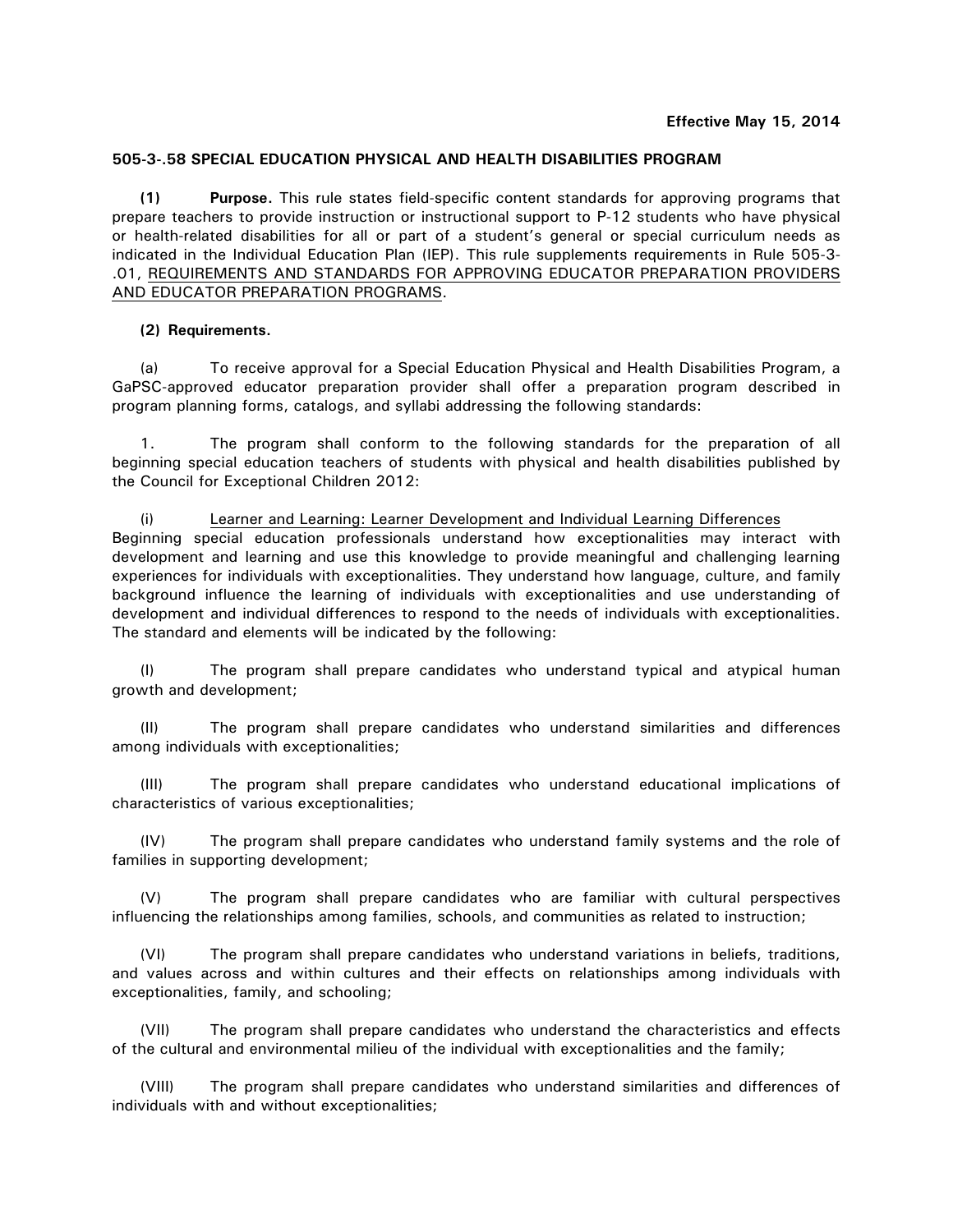(IX) The program shall prepare candidates who understand the effects of various medications on individuals with exceptionalities;

(X) The program shall prepare candidates who understand the effects an exceptional condition(s) can have on an individual's life;

(XI) The program shall prepare candidates who understand the impact of individuals with exceptionalities' academic and social abilities, attitudes, interests, and values on instruction and career development;

(XII) The program shall prepare candidates who can demonstrate differing ways of learning of individuals with exceptionalities, including those from culturally diverse backgrounds and strategies for addressing these differences;

(XIII) The program shall prepare candidates who can demonstrate the effects of cultural and linguistic differences on growth and development;

(XIV) The program shall prepare candidates who understand the characteristics of one's own culture and use of language and the ways in which these can differ from other cultures and uses of languages;

(XV) The program shall prepare candidates who understand ways of behaving and communicating among cultures that can lead to misinterpretation and misunderstanding;

(XVI) The program shall prepare candidates who understand the characteristics, treatment, and course of physical and health disabilities;

(XVII) The program shall prepare candidates who understand secondary conditions and treatment options that accompany physical and health disabilities;

(XVIII) The program shall prepare candidates who understand the implications of physical and health disabilities on development and learning;

(XIX) The program shall prepare candidates who understand the progression of degenerative diseases and the impact on educational performance;

(XX) The program shall prepare candidates who understand issues related to children's perceptions of death and dying;

(XXI) The program shall prepare candidates who understand the effects of physical disabilities on the way information is processed;

(XXII) The program shall prepare candidates who understand the functional effects of the type and severity of physical and health disabilities on individual performance;

(XXIII) The program shall prepare candidates who understand the psychosocial effects of physical and health disabilities;

(XXIV) The program shall prepare candidates who apply knowledge of characteristics of individuals' physical and health disabilities to their treatment interventions.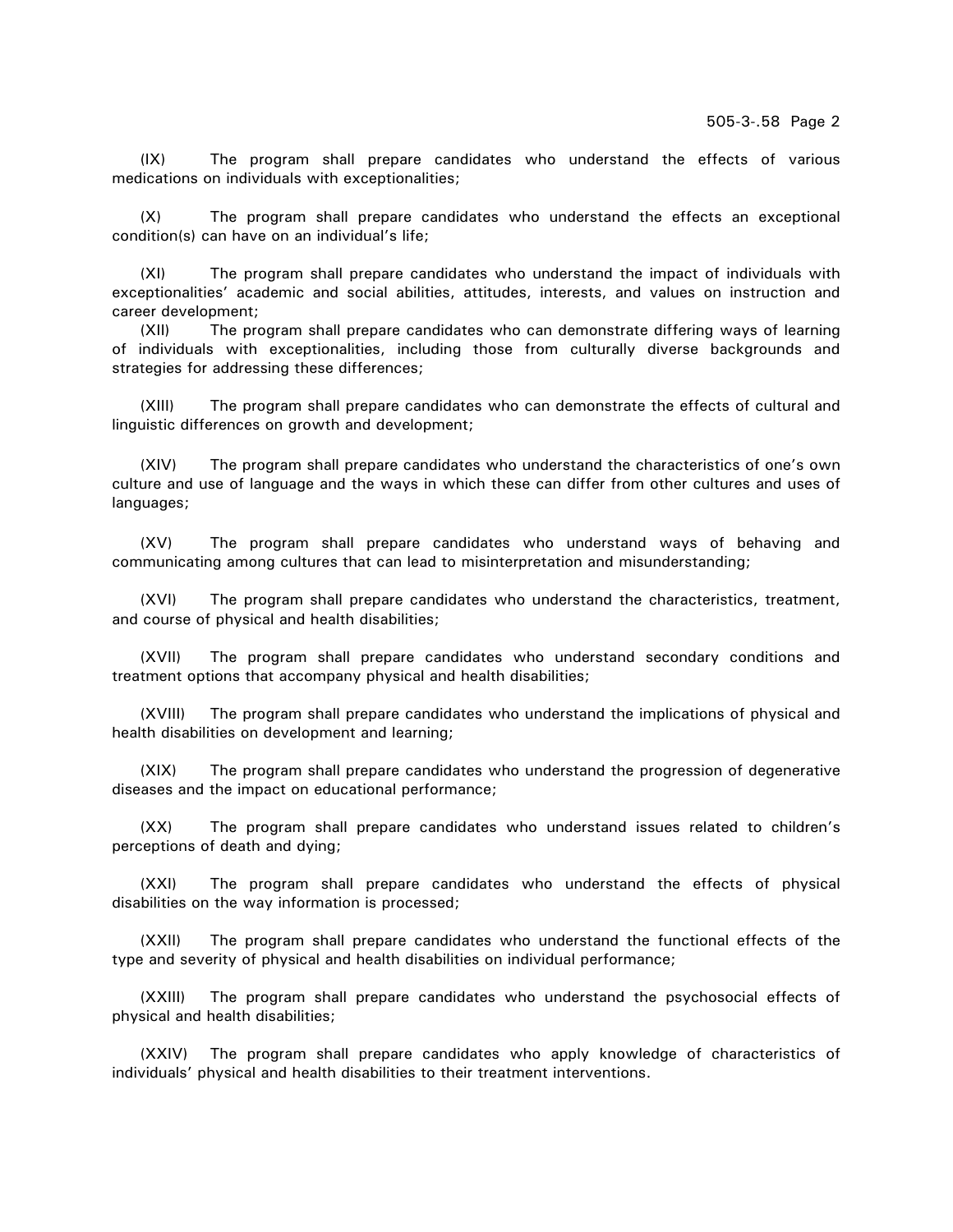(XXV) The program shall prepare candidates who monitor the effects of medication on individual performance; and

(XXVI) The program shall prepare candidates who address learned helplessness in individuals with physical and health disabilities.

#### (ii) Learning Environments

Beginning special education professionals create safe, inclusive, culturally responsive learning environments so that individuals with exceptionalities become active and effective learners and develop emotional well-being, positive social interactions, and self-determination. They collaborate with general educators and other colleagues to create safe, inclusive, culturally responsive learning environments to engage individuals with exceptionalities in meaningful learning activities and social interactions. Beginning special education professionals use motivational and instructional interventions to teach individuals with exceptionalities how to adapt to different environments. They know how to intervene safely and appropriately with individuals with exceptionalities. The standard and elements will be indicated by the following:

(I) The program shall prepare candidates who understand the demands of learning environments;

(II) The program shall prepare candidates who understand basic classroom management theories and strategies for individuals with exceptionalities;

(III) The program shall prepare candidates who understand effective management of teaching and learning;

(IV) The program shall prepare candidates who understand teacher attitudes and behaviors that influence behavior of individuals with exceptionalities;

(V) The program shall prepare candidates who understand social skills needed for educational and other environments;

 (VI) The program shall prepare candidates who are aware of strategies for crisis prevention and intervention;

(VII) The program shall prepare candidates who are aware of strategies for preparing individuals to live harmoniously and productively in a culturally diverse world;

(VIII) The program shall prepare candidates who understand ways to create learning environments that allow individuals to retain and appreciate their own and each other's respective language and cultural heritage;

(IX) The program shall prepare candidates who understand ways cultures are negatively stereotyped;

(X) The program shall prepare candidates who understand strategies used by diverse populations to cope with a legacy of former and continuing racism;

(XI) The program shall prepare candidates who understand adaptations of educational environments to enhance the potential of individuals with physical and health disabilities;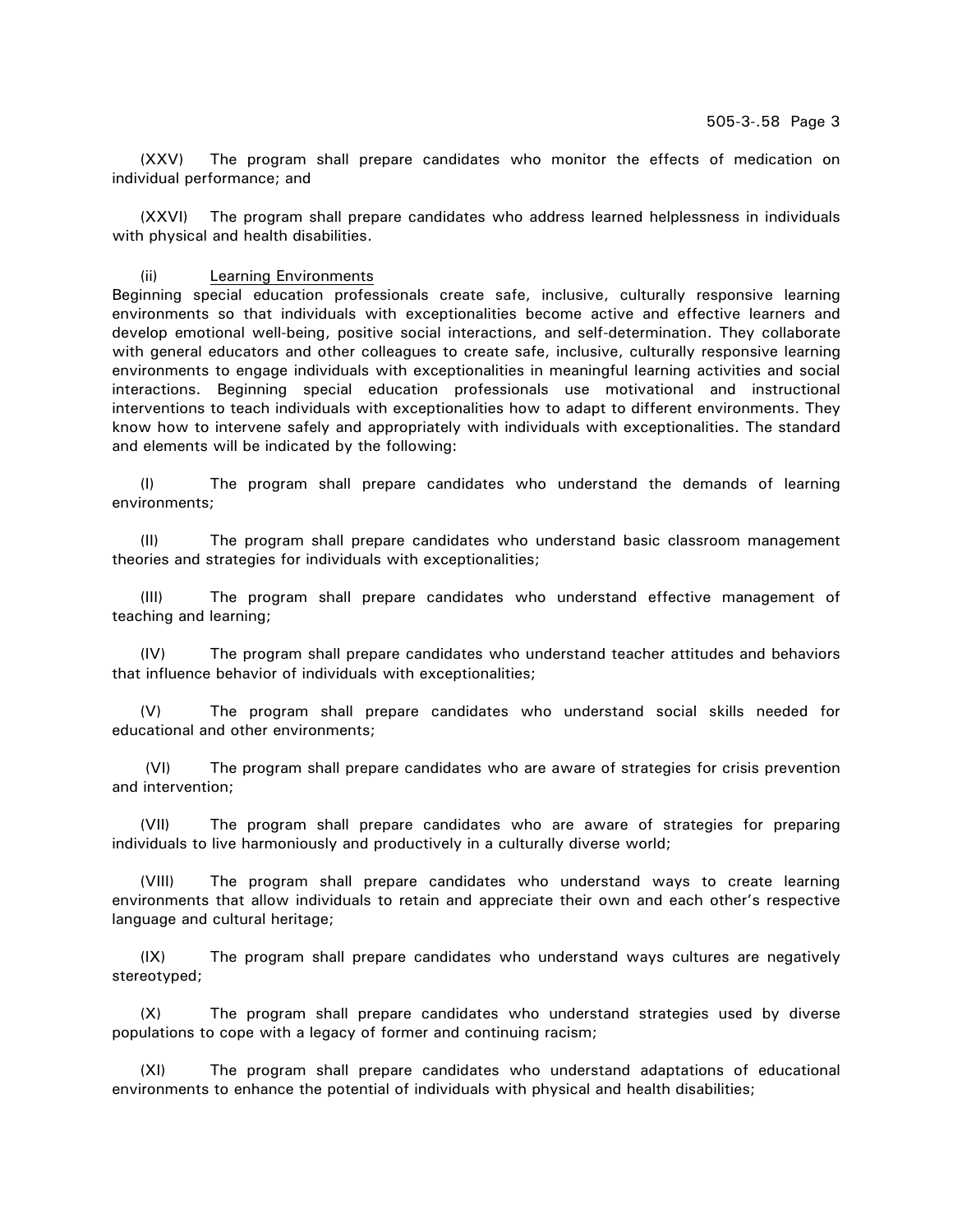(XII) The program shall prepare candidates who understand barriers to accessibility by individuals with physical and health disabilities;

(XIII) The program shall prepare candidates who understand evacuation plans for individuals with physical and health disabilities;

(XIV) The program shall prepare candidates who create a safe, equitable, positive, and supportive learning environment in which diversities are valued;

(XV) The program shall prepare candidates who identify realistic expectations for personal and social behavior in various settings;

(XVI) The program shall prepare candidates who identify supports needed for integration into various program placements;

(XVII) The program shall prepare candidates who design learning environments that encourage active participation in individual and group activities.

(XVIII) The program shall prepare candidates who modify the learning environment to manage behaviors;

(XIX) The program shall prepare candidates who use performance data and information from all stakeholders to make or suggest modifications in learning environments;

(XX) The program shall prepare candidates who establish and maintain rapport with individuals with and without exceptionalities;

(XXI) The program shall prepare candidates who teach self-advocacy;

(XXII) The program shall prepare candidates who create an environment that encourages selfadvocacy and increased independence;

 (XXIII) The program shall prepare candidates who use effective and varied behavior management strategies;

(XXIV) The program shall prepare candidates who use the least intensive behavior management strategy consistent with the needs of the individual with exceptionalities;

(XXV) The program shall prepare candidates who design and manage daily routines;

(XXVI) The program shall prepare candidates who organize, develop, and sustain learning environments that support positive intra-cultural and intercultural experiences;

(XXVII) The program shall prepare candidates who mediate controversial intercultural issues among individuals with exceptionalities within the learning environment in ways that enhance any culture, group, or person;

(XXVIII) The program shall prepare candidates who structure, direct, and support the activities of Para-educators, volunteers, and tutors;

(XXIX) The program shall prepare candidates who use universal precautions;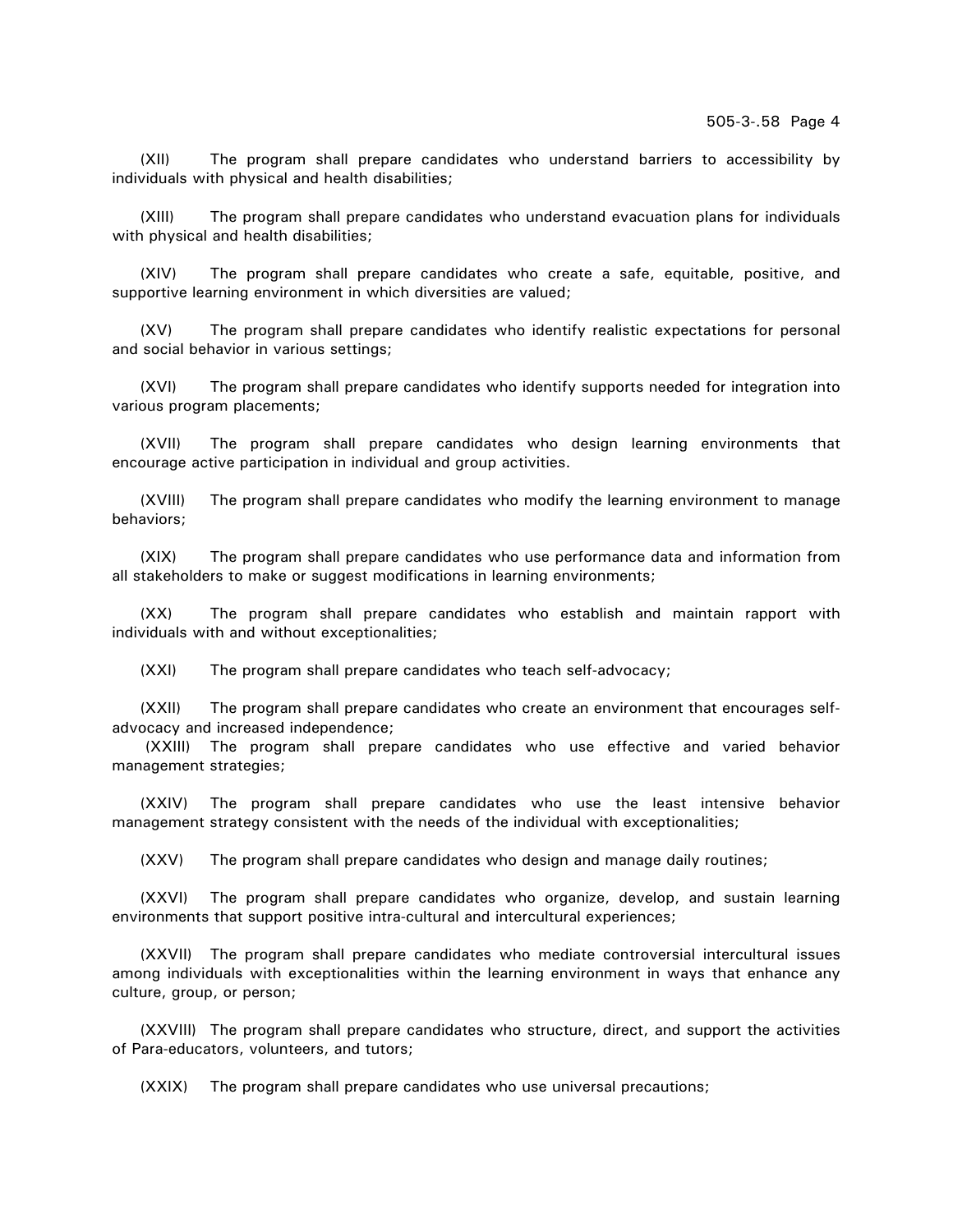(XXX) The program shall prepare candidates who provide positioning techniques and equipment to promote participation in academic and social environments;

(XXXI) The program shall prepare candidates to demonstrate proper body mechanics to promote individual and teacher safety in transfer, lifting, positioning and seating;

(XXXII) The program shall prepare candidates who arrange equipment and materials to provide a safe and healthy environment;

(XXXIII) The program shall prepare candidates who provide information that promotes sensitivity towards, and acceptance of, those who have physical and health disabilities including communicable diseases; and

(XXXIV) The program shall prepare candidates who create learning environments to develop self-advocacy and independence when working with personal assistants.

#### (iii) Curricular Content Knowledge

Beginning special education professionals use knowledge of general and specialized curricula to individualize learning for individuals with exceptionalities. They understand the central concepts, structures of the discipline and tools of inquiry of the content areas they teach and can organize this knowledge, integrate cross-disciplinary skills and develop meaningful learning progressions for individuals with exceptionalities. Beginning special education professionals understand and use general and specialized content knowledge for teaching across curricular content areas to individualize learning for individuals with exceptionalities and can modify general and specialized curricula to make them accessible to individuals with exceptionalities. The standard and elements will be indicated by the following:

(I) The program shall prepare candidates who understand theories and research that form the basis of curriculum development and instructional practices;

(II) The program shall prepare candidates who understand scope and sequences of general and special curricula;

(III) The program shall prepare candidates who understand national, state or provincial, and local curricula standards;

(IV) The program shall prepare candidates who understand technology for planning and managing the teaching and learning environment;

(V) The program shall prepare candidates who understand the continuum of nonsymbolic to symbolic forms of communication;

(VI) The program shall prepare candidates who understand the medical terminology related to physical and health disabilities;

(VII) The program shall prepare candidates who understand the types and transmission routes of infectious and communicable diseases;

(VIII) The program shall prepare candidates who identify and prioritize areas of the general curriculum and accommodations for individuals with exceptionalities;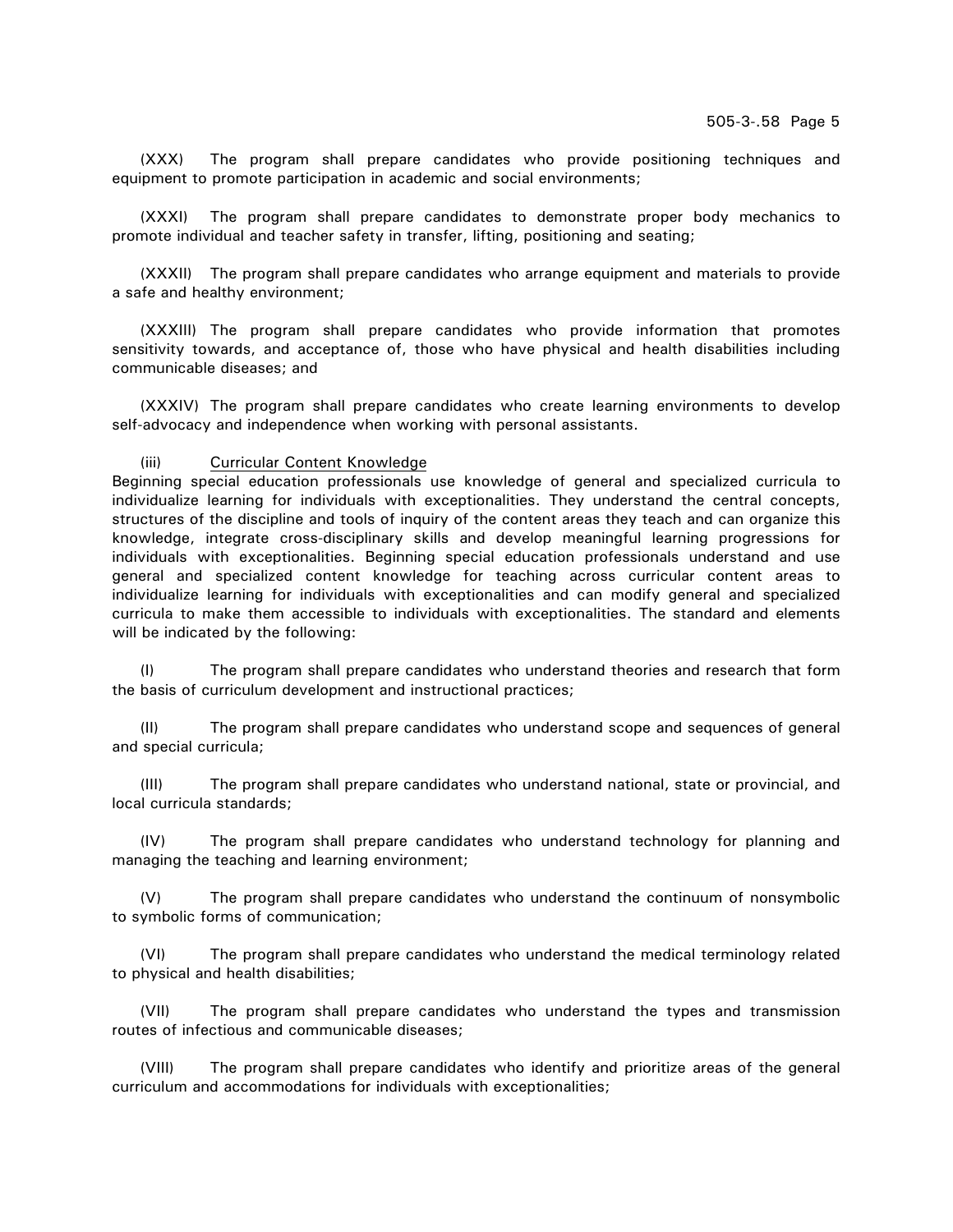(IX) The program shall prepare candidates who integrate affective, social, and life skills with academic curricula; and

(X) The program shall prepare candidates who identify sources of specialized materials, equipment, and assistive technology for individuals with physical and health disabilities.

#### (iv) Assessment

Beginning special education professionals use multiple methods of assessment and data-sources in making educational decisions. They select and use technically sound formal and informal assessments that minimize bias and use knowledge of measurement principles and practices to interpret assessment results and guide educational decisions for individuals with exceptionalities. Beginning special education professionals in collaboration with colleagues and families use multiple types of assessment information in making decisions about individuals with exceptionalities. They engage individuals with exceptionalities to work toward quality learning and performance and provide feedback to guide them. The standard and elements will be indicated by the following:

(I) The program shall prepare candidates who understand basic terminology used in assessment;

(II) The program shall prepare candidates who understand legal provisions and ethical principles regarding assessment of individuals;

(III) The program shall prepare candidates who understand screening, pre-referral, referral, and classification procedures;

(IV) The program shall prepare candidates who understand the use and limitations of assessment instruments;

(V) The program shall prepare candidates who understand national, state or provincial, and local accommodations and modifications;

(VI) The program shall prepare candidates who understand valid and reliable assessment instruments for individuals who have poor motor skills and/or are non-verbal;

(VII) The program shall prepare candidates who gather relevant background information;

(VIII) The program shall prepare candidates who administer nonbiased formal and informal assessments;

(IX) The program shall prepare candidates who use technology to conduct assessments;

(X) The program shall prepare candidates who develop or modify individualized assessment strategies;

(XI) The program shall prepare candidates who interpret information from formal and informal assessments;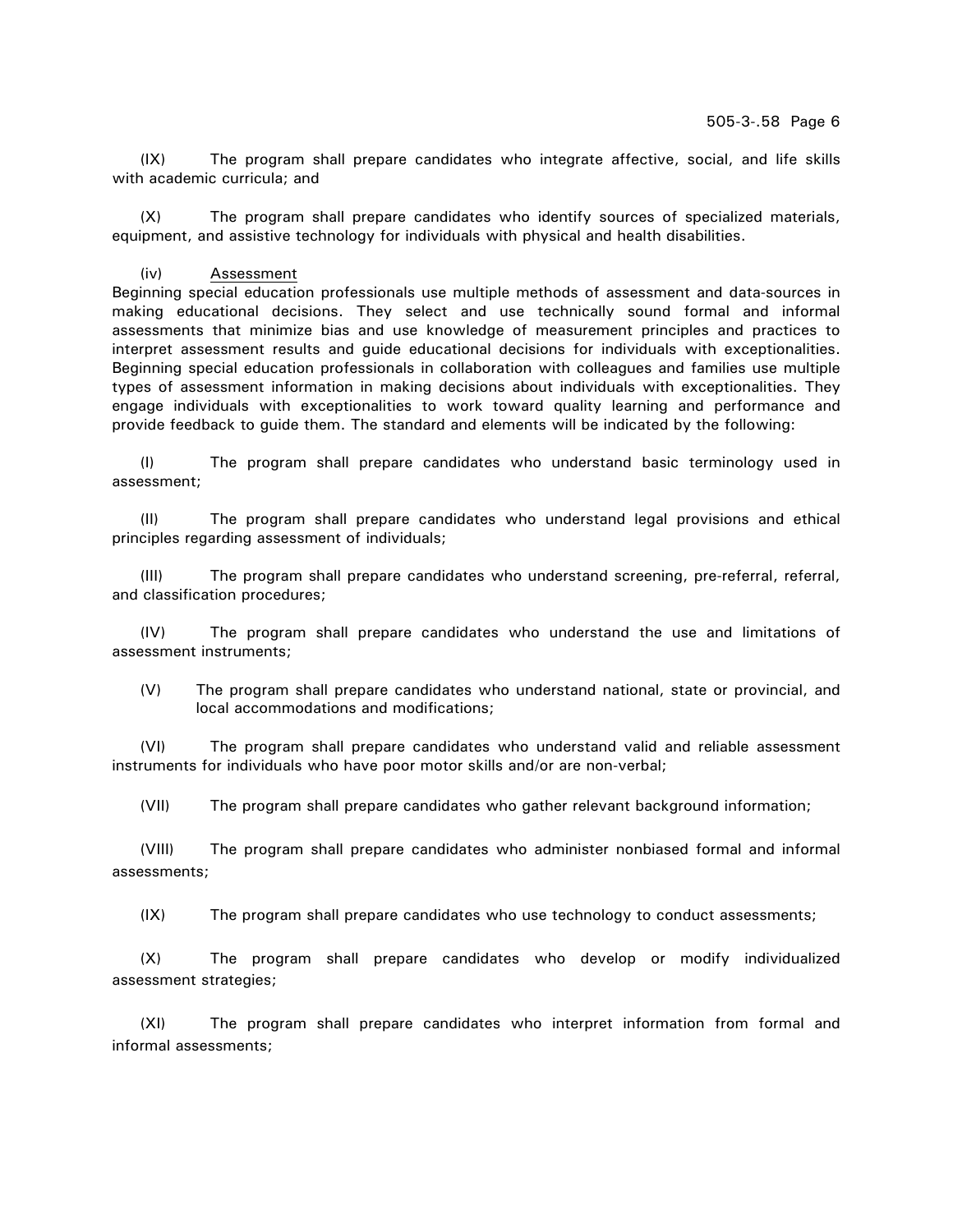(XII) The program shall prepare candidates who use assessment information in making eligibility, program and placement decisions for individuals with exceptionalities, including those from culturally and/or linguistically diverse backgrounds;

(XIII) The program shall prepare candidates who report assessment results to all stakeholders using effective communication skills;

(XIV) The program shall prepare candidates who evaluate instruction and monitor progress of individuals with exceptionalities;

(XV) The program shall prepare candidates who create and maintain records;

(XVI) The program shall prepare candidates who teach response modes to establish accuracy in the assessment of individuals with physical and health disabilities;

(XVII) The program shall prepare candidates who select, adapt, and use assessment information when tests are not validated on individuals with physical and health disabilities; and

(XVIII) The program shall prepare candidates who modify and adapt tools and procedures within the confines of the standardization process.

# (v) Instructional Planning and Strategies

Beginning special education professionals select, adapt, and use a repertoire of evidence-based instructional strategies to advance learning of individuals with exceptionalities. They consider an individual's abilities, interests, learning environments, and cultural and linguistic factors in the selection, development, and adaptation of learning experiences for individuals with exceptionalities. Beginning special education professionals use technologies to support instructional assessment, planning, and delivery for individuals with exceptionalities. They are familiar with augmentative and alternative communication systems and a variety of assistive technologies to support the communication and learning of individuals with exceptionalities. They use strategies to enhance language development and communication skills of individuals with exceptionalities, develop and implement a variety of education and transition plans for individuals with exceptionalities across a wide range of settings and different learning experiences in collaboration with individuals, families and teams, and teach to mastery and promote generalization of learning. They teach crossdisciplinary knowledge and skills such as critical thinking and problem solving to individuals with exceptionalities. The standard and elements will be indicated by the following:

The program shall prepare candidates who are aware of the roles and responsibilities of the Para-educator related to instruction, intervention, and direct service;

(II) The program shall prepare candidates who know and apply evidence-based practices validated for specific characteristics of learners and settings;

(III) The program shall prepare candidates who know augmentative and assistive communication strategies;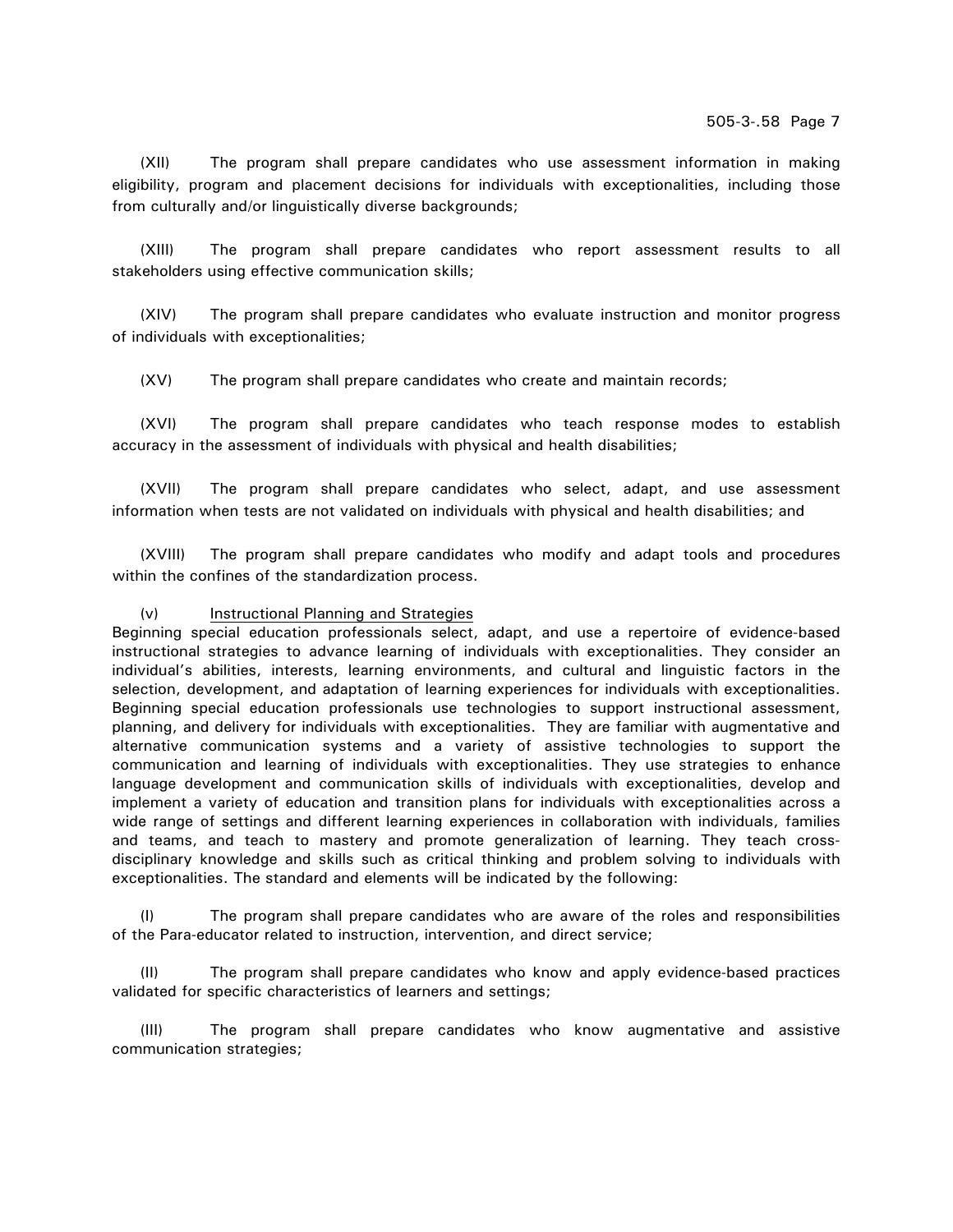(IV) The program shall prepare candidates who understand the adaptations and assistive technology necessary to accommodate the unique characteristics of individuals with physical and health disabilities;

(V) The program shall prepare candidates who understand strategies for teaching organization and study skills;

(VI) The program shall prepare candidates who understand strategies for teaching adapted physical education and recreational skills;

(VII) The program shall prepare candidates who demonstrate techniques for teaching human sexuality;

(VIII) The program shall prepare candidates who understand the incorporation of augmentative and assistive communication into instruction and daily living activities;

(IX) The program shall prepare candidates who develop and implement comprehensive, longitudinal individualized programs in collaboration with team members;

(X) The program shall prepare candidates who involve the individual and family in setting instructional goals and monitoring progress;

(XI) The program shall prepare candidates who use functional assessments to develop intervention plans;

(XII) The program shall prepare candidates who use task analysis;

(XIII) The program shall prepare candidates who sequence, implement, and evaluate individualized learning objectives;

 (XIV) The program shall prepare candidates who integrate affective, social and life skills with academic curricula;

(XV) The program shall prepare candidates who develop and select instructional content, resources, and strategies that respond to cultural, linguistic, and gender differences;

(XVI) The program shall prepare candidates who incorporate and implement instructional and assistive technology into the educational program;

(XVII) The program shall prepare candidates who prepare lesson plans;

(XVIII) The program shall prepare candidates who prepare and organize materials to implement daily lesson plans;

(XIX) The program shall prepare candidates who use instructional time effectively;

(XX) The program shall prepare candidates who make adjustments to instruction based on continual observations;

(XXI) The program shall prepare candidates who prepare individuals to exhibit self-enhancing behavior in response to societal attitudes and actions;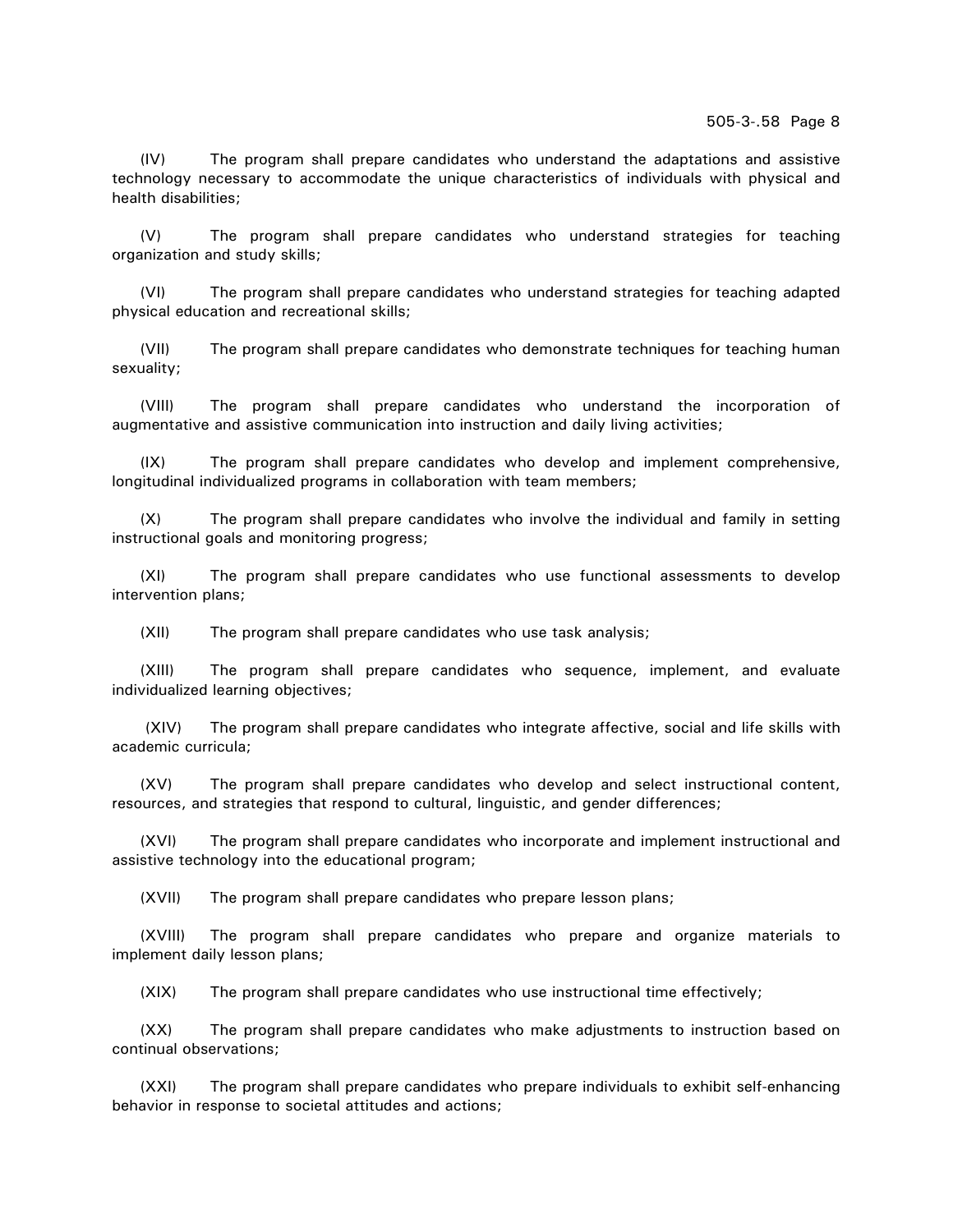(XXII) The program shall prepare candidates who use strategies to facilitate integration into various settings;

(XXIII) The program shall prepare candidates who teach individuals to use self-assessment, problem-solving, and other cognitive strategies to meet their needs;

(XXIV) The program shall prepare candidates who select, adapt, and use instructional strategies and materials according to characteristics of the individual with exceptionalities;

(XXV) The program shall prepare candidates who use strategies to facilitate maintenance and generalization of skills across learning environments;

(XXVI) The program shall prepare candidates who use procedures to increase the individual's self-awareness, self-management, self-control, self-reliance, and self-esteem;

(XXVII) The program shall prepare candidates who use strategies that promote successful transitions for individuals with exceptionalities;

(XXVIII) The program shall prepare candidates who use strategies to support and enhance communication skills of individuals with exceptionalities;

(XXIX) The program shall prepare candidates who use communication strategies and resources to facilitate understanding of subject matter for individuals with exceptionalities whose primary language is not the dominant language;

(XXX) The program shall prepare candidates who modify instructional practices in response to ongoing assessment data;

(XXXI) The program shall prepare candidates who use specialized instructional strategies for academic and functional tasks for individuals with physical and health disabilities;

(XXXII) The program shall prepare candidates who use adaptations and assistive technology to provide access to and participation in the general curriculum;

(XXXIII) The program shall prepare candidates who individualize instructional strategies to minimize the functional effects of the disability;

(XXXIV) The program shall prepare candidates who teach how to manage and document personal health care procedures in a safe, healthy environment;

(XXXV) The program shall prepare candidates who teach the use and management of technology.

(XXXVI) The program shall prepare candidates who demonstrate techniques for teaching literacy skills to individuals who are non-verbal;

(XXXVII) The program shall prepare candidates who support the use of primary and secondary forms of communication across environments;

(XXXVIII) The program shall prepare candidates who suggest data driven adjustments to communication systems;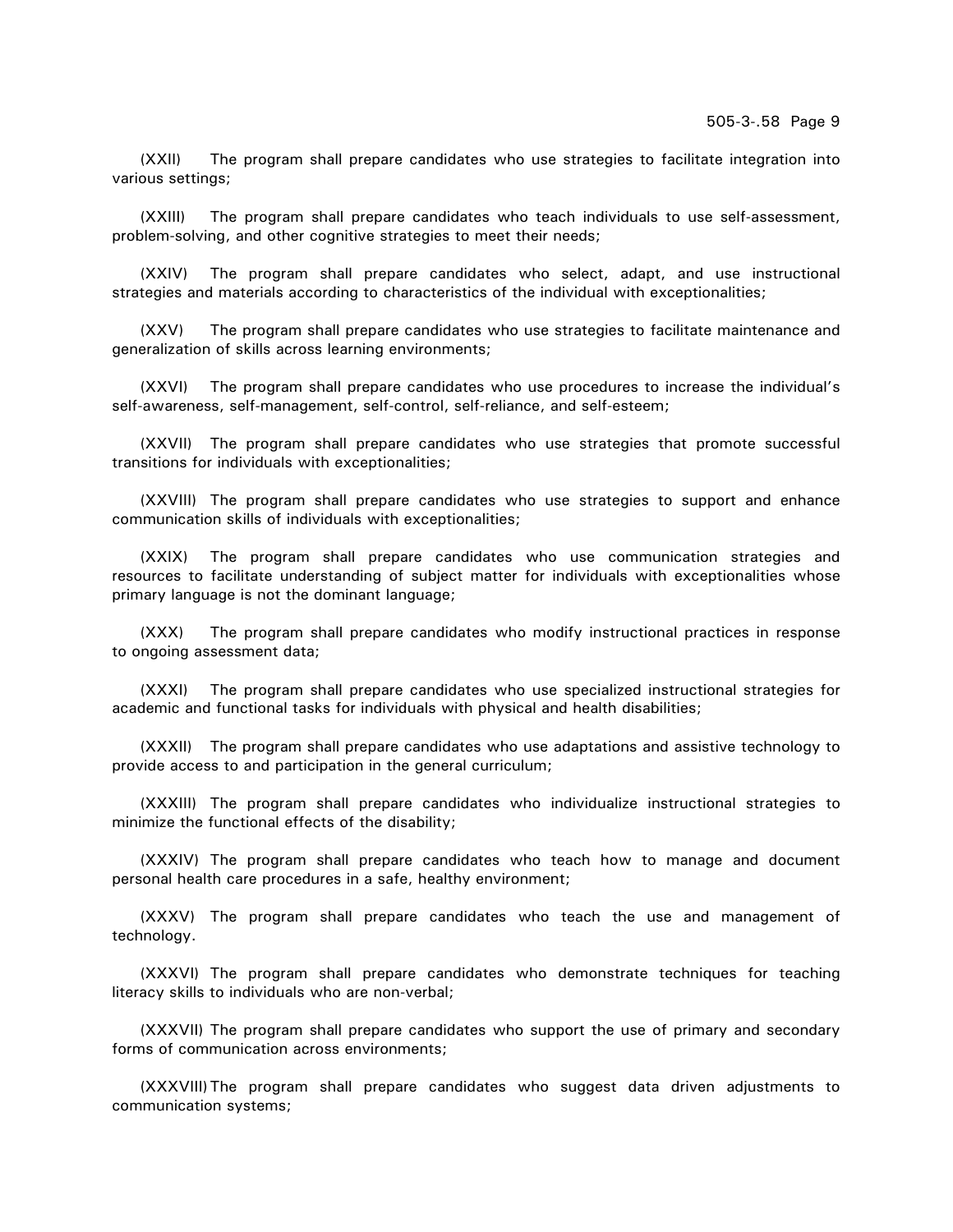(XXXIX) The program shall prepare candidates who use assistive technology assessment to plan adaptations;

(XL) The program shall prepare candidates who integrate individualized health care plans into daily programming;

(XLI) The program shall prepare candidates who pace instruction based on individual characteristics and health factors;

(XLII) The program shall prepare candidates who implement data driven progress monitoring to document and guide instruction; and

(XLIII) The program shall prepare candidates who include independent living and postsecondary needs in instructional programming and transitional planning.

### (vi) Professional Learning and Ethical Practice

Beginning special education professionals use foundational knowledge of the field and their professional Ethical Principles and Practice Standards to inform special education practice, to engage in lifelong learning and to advance the profession. They use Ethical Principles and Professional Practice Standards to guide their practice and understand how foundational knowledge and current issues influence professional practice. They understand that diversity is a part of families, cultures, and schools, and that complex human issues can interact with the delivery of special education services. Beginning special education professionals understand the significance of lifelong learning and participate in professional activities and learning communities. They advance the profession by engaging in activities such as advocacy and mentoring and provide guidance and direction to Para-educators, tutors, and volunteers. The standard and elements will be indicated by the following:

(I) The program shall prepare candidates who understand models, theories, philosophies, and research methods that form the basis for special education practice;

(II) The program shall prepare candidates who understand laws, policies and ethical principles regarding behavior management, planning and implementation;

(III) The program shall prepare candidates who understand the relationship of special education to the organization and function of educational agencies;

(IV) The program shall prepare candidates who understand the rights and responsibilities of individuals with exceptionalities, parents, teachers, and other professionals and schools related to exceptionalities;

(V) The program shall prepare candidates who understand issues in definition and identification of individuals with exceptionalities, including those from culturally and linguistically diverse backgrounds;

(VI) The program shall prepare candidates who understand issues, assurances and due process rights related to assessment, eligibility, and placement within a continuum of services;

(VII) The program shall prepare candidates who understand family systems and the role of families in the educational process;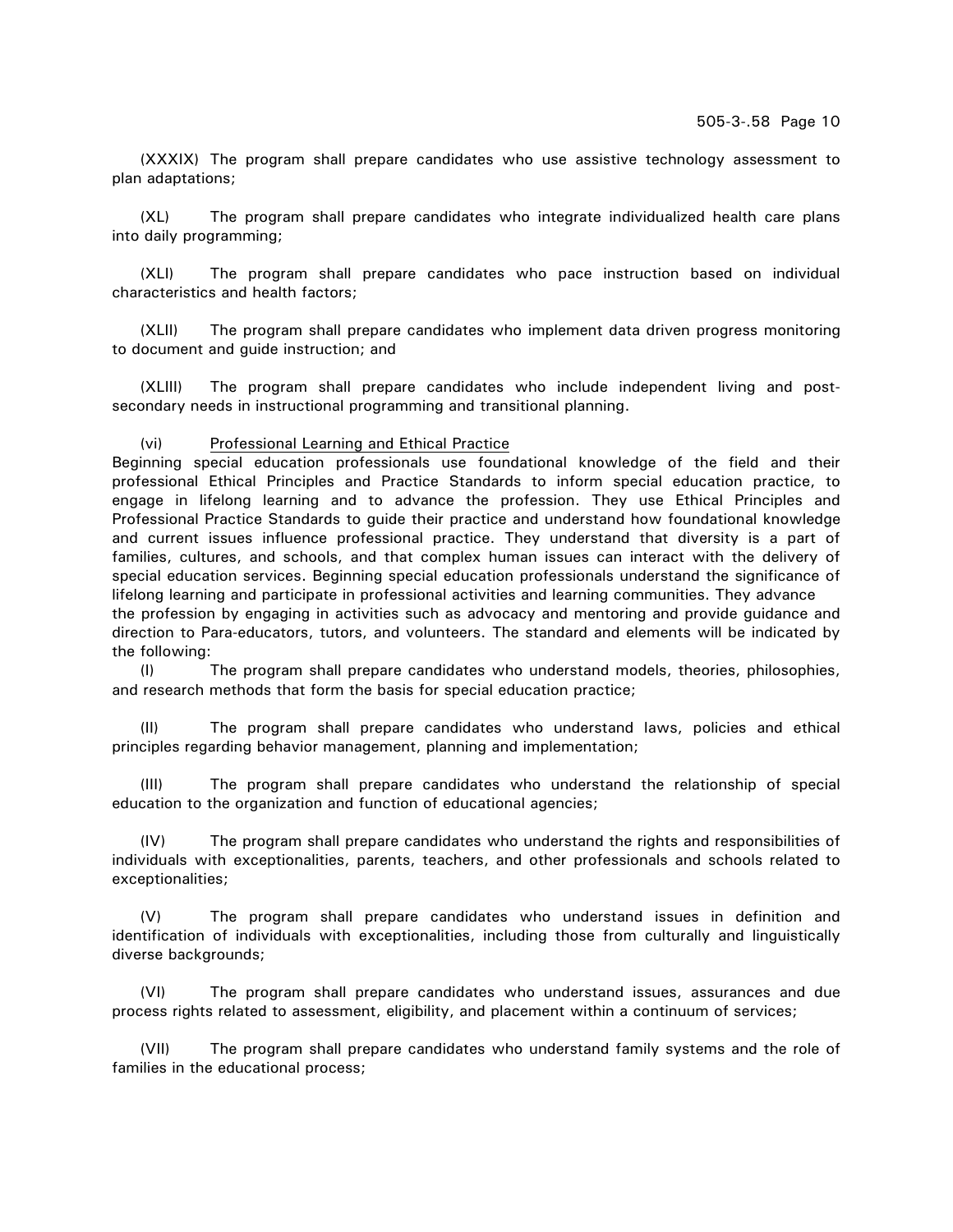(VIII) The program shall prepare candidates who understand historical points of view and contributions of culturally diverse groups;

(IX) The program shall prepare candidates who understand the impact of the dominant culture on shaping schools and the individuals who study and work in them;

(X) The program shall prepare candidates who understand the potential impact of differences in values, languages, and customs that can exist between the home and school;

(XI) The program shall prepare candidates who understand personal cultural biases and differences that affect one's teaching;

(XII) The program shall prepare candidates who understand the importance of the teacher serving as a model for individuals with exceptionalities;

(XIII) The program shall prepare candidates who understand the continuum of lifelong professional development;

(XIV) The program shall prepare candidates who understand methods to remain current regarding research-validated practice;

(XV) The program shall prepare candidates who understand issues and educational definitions of individuals with physical and health disabilities;

(XVI) The program shall prepare candidates who understand historical foundations related to knowledge and practices in physical and health disabilities;

(XVII) The program shall prepare candidates who understand laws and policies related to the provision of specialized health care in the educational setting;

(XVIII) The program shall prepare candidates who practice within the CEC Code of Ethics and other standards of the profession;

(XIX) The program shall prepare candidates who uphold high standards of competence and integrity and exercise sound judgment in the practice of the profession;

(XX) The program shall prepare candidates who act ethically in advocating for appropriate services;

(XXI) The program shall conduct professional activities in compliance with applicable laws and policies;

(XXII) The program shall prepare candidates who demonstrate commitment to developing the highest education and quality-of-life potential of individuals with exceptionalities;

(XXIII) The program shall prepare candidates who demonstrate sensitivity for the culture, language, religion, gender, disability, socio-economic status, and sexual orientation of individuals;

(XXIV) The program shall prepare candidates who practice within their skill limit and obtain assistance as needed;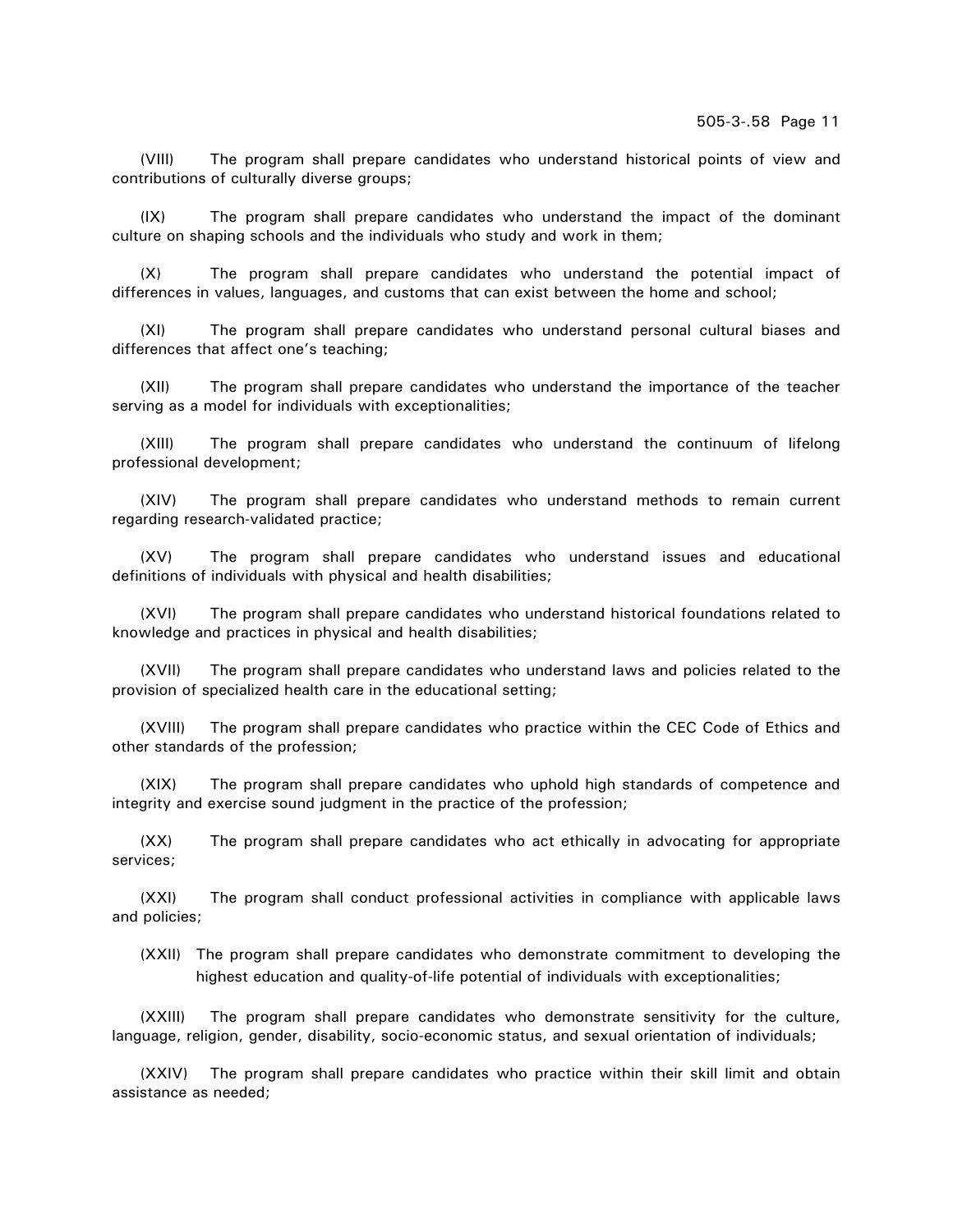(XXV) The program shall prepare candidates who use verbal, nonverbal, and written language effectively;

(XXVI) The program shall prepare candidates who conduct self-evaluation of instruction;

(XXVII) The program shall prepare candidates who access information on exceptionalities;

(XXVIII) The program shall prepare candidates who reflect on one's practice to improve instruction and guide professional growth.

(XXIX) The program shall prepare candidates who engage in professional activities that benefit individuals with exceptionalities, their families, and one's colleagues;

(XXX) The program shall prepare candidates who demonstrate commitment to engage in evidence-based practices;

(XXXI) The program shall prepare candidates who articulate personal philosophies of special education;

(XXXII) The program shall prepare candidates who articulate key elements of service delivery for individuals with physical and health disabilities; and

(XXXIII) The program shall prepare candidates who participate in the activities of professional organizations in the field of physical and health disabilities.

#### (vii) Collaboration

Beginning special education professionals collaborate with families, other educators, related service providers, individuals with exceptionalities, and personnel from community agencies in culturally responsive ways to address the needs of individuals with exceptionalities across a range of learning experiences. They use the theory and elements of effective collaboration, serve as a collaborative resource to colleagues and use collaboration to promote the well-being of individuals with exceptionalities across a wide range of settings and collaborators. The standard and elements will be indicated by the following:

(I) The program shall prepare candidates who know models and strategies of consultation and collaboration;

(II) The program shall prepare candidates who know the roles of individuals with exceptional learning needs, families, and school and community personnel in the planning of an individualized program;

(III) The program shall prepare candidates who understand the concerns of families of individuals with exceptional learning needs and strategies to help address these concerns;

(IV) The program shall prepare candidates who know culturally responsive factors that promote effective communication and collaboration with individuals with exceptional learning needs, families, school personnel, and community members;

(V) The program shall prepare candidates who understand the roles and responsibilities of school and community-based medical and related services' personnel;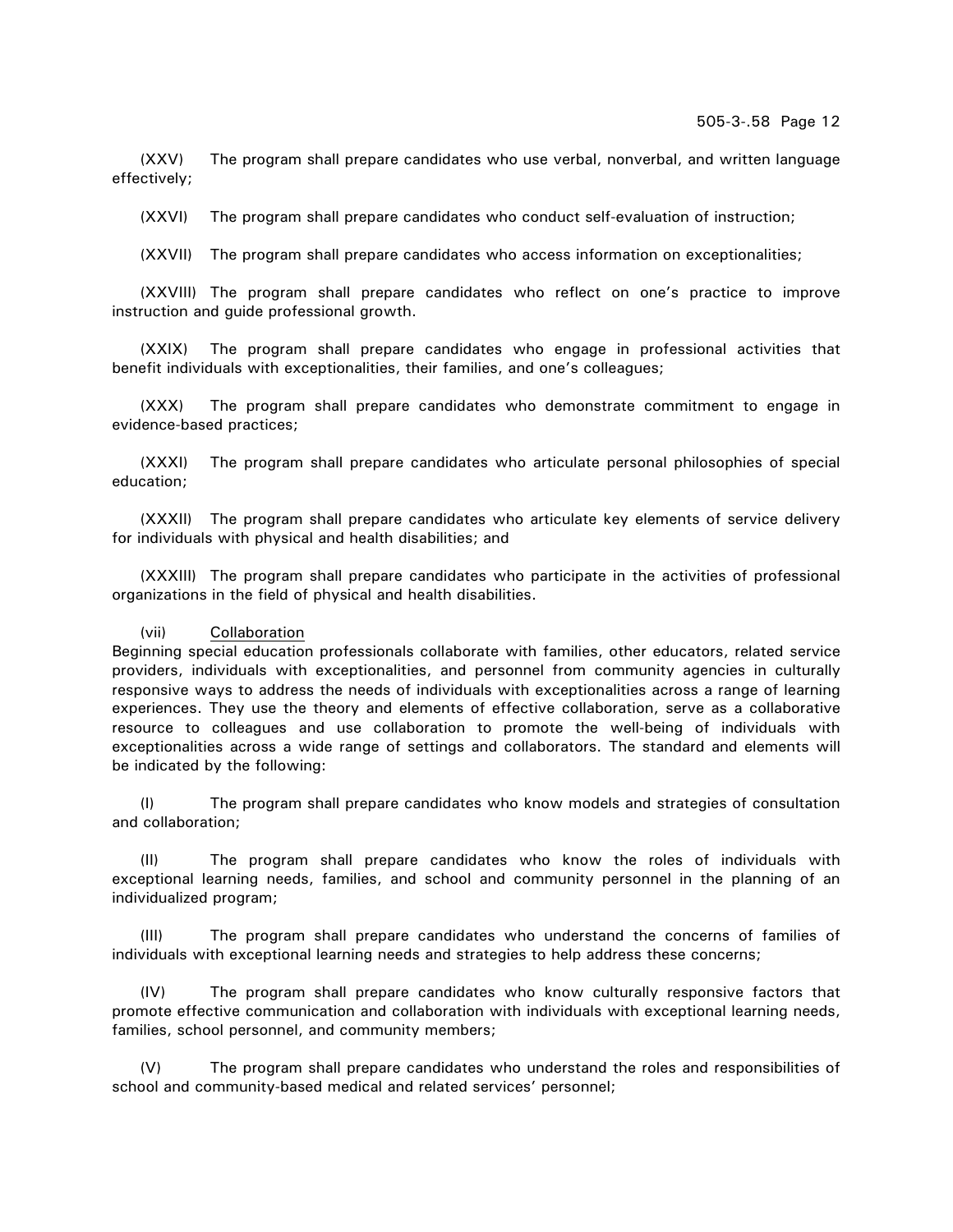(VI) The program shall prepare candidates who maintain confidential communication about individuals with exceptional learning needs;

(VII) The program shall prepare candidates who collaborate with families and others in the assessment of individuals with exceptional learning needs;

(VIII) The program shall prepare candidates who foster respectful and beneficial relationships between families and professionals;

(IX) The program shall prepare candidates who assist individuals with exceptionalities and their families in becoming active participants in the educational team;

(X) The program shall prepare candidates who plan and conduct collaborative conferences with individuals with exceptionalities and their families;

(XI) The program shall prepare candidates who collaborate with school personnel and community members in integrating individuals with exceptional learning needs into various settings;

(XII) The program shall prepare candidates who use group problem solving skills to develop, implement and evaluate collaborative activities;

(XIII) The program shall prepare candidates who model techniques and coach others in the use of instructional methods and accommodations;

(XIV) The program shall prepare candidates who communicate with school personnel about the characteristics and needs of individuals with exceptional learning needs;

(XV) The program shall prepare candidates who communicate effectively with families of individuals with exceptional learning needs from diverse backgrounds;

(XVI) The program shall prepare candidates who observe, evaluate and provide feedback to Para-educators;

(XVII) The program shall prepare candidates who collaborate in the selection and implementation of augmentative and alternative communication and assistive technology;

(XVIII) The program shall prepare candidates who use available resources to assist with planning and the design of programs for individuals with physical and health disabilities;

(XIX) The program shall prepare candidates who support individuals with exceptional learning needs as members of augmentative and assistive communication and assistive technology selection teams;

(XX) The program shall prepare candidates who coordinate with related service personnel to maximize direct instruction time for individuals with physical and health disabilities;

(XXI) The program shall prepare candidates who collaborate with service providers, general education teachers, and families to provide integrated services; and

(XXII) The program shall prepare candidates who participate in trans-disciplinary teams.